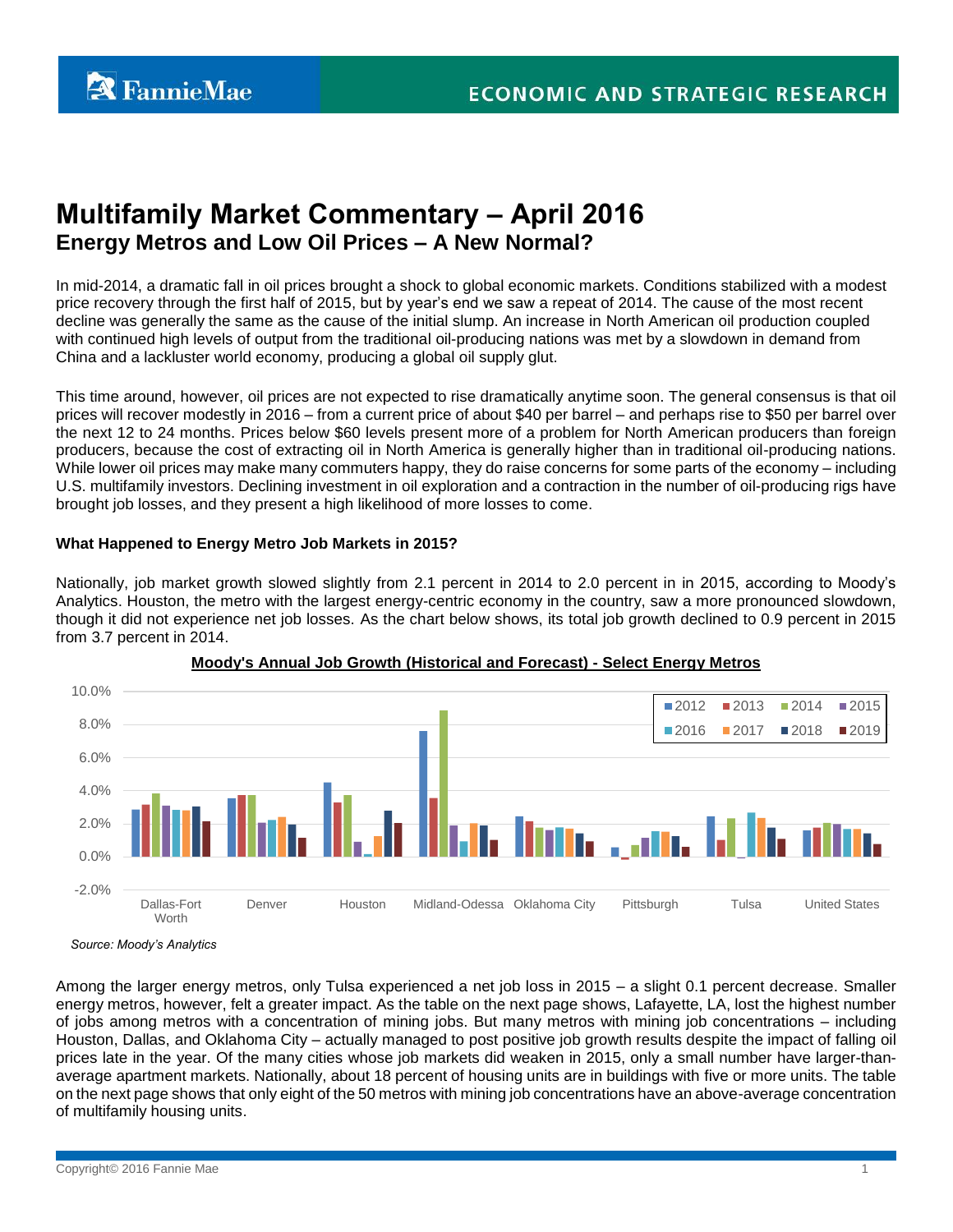# **Change in Total Job Market Among Metros with Mining Job Concentrations - 2015**

| <b>Total</b><br><b>Mining</b><br>5+ Units Total Units<br>Total<br>Metro Area<br>(000s)<br>(000s)<br>Jobs<br>Change<br>97.9<br>25.2<br>Midland, TX<br>25.7%<br>99.6<br>1.7%<br>1.6<br>60.2<br>10.9<br>18.1%<br>81.2<br>13.1<br>16.1%<br>82.9<br>2.2%<br>1.8<br>56.5<br>11.1<br>19.6%<br>Odessa, TX<br>53.3<br>13.8%<br>52.4<br>$-1.6%$<br>49.6<br>1.6<br>3.2%<br>Farmington, NM<br>7.3<br>(0.9)<br>Casper, WY<br>42.9<br>4.7<br>10.9%<br>41.9<br>$-2.4%$<br>35.8<br>5.0<br>14.0%<br>(1.0)<br>Lafayette, LA<br>222.0<br>23.6<br>10.6%<br>217.0<br>$-2.3%$<br>20.0<br>9.9%<br>(5.0)<br>201.9<br>45.2<br>Victoria, TX<br>4.5<br>9.9%<br>46.3<br>2.4%<br>39.7<br>4.8<br>12.1%<br>1.1<br>Greeley, CO<br>101.1<br>9.4<br>9.3%<br>105.0<br>3.8%<br>3.8<br>100.1<br>11.4%<br>11.4<br>68.6<br>8.7%<br>68.3<br>$-0.4%$<br>(0.3)<br>69.1<br>6.0<br>8.7%<br>Wheeling, WV<br>6.0<br>Longview, TX<br>105.0<br>7.8<br>7.4%<br>105.7<br>0.6%<br>0.7<br>89.5<br>6.7<br>7.5%<br>Houma-Thibodaux, LA<br>101.5<br>7.0<br>6.9%<br>98.5<br>$-2.9%$<br>84.2<br>4.7<br>5.6%<br>(3.0)<br>Beckley, WV<br>47.4<br>2.8<br>6.0%<br>47.4<br>0.1%<br>0.0<br>57.5<br>3.2<br>5.5%<br>Grand Junction, CO<br>61.7<br>3.4<br>5.5%<br>61.6<br>$-0.2%$<br>5.3<br>8.3%<br>(0.1)<br>63.8<br>196.8<br>9.0<br>4.5%<br>199.9<br>1.6%<br>3.1<br>24.8<br>13.2%<br>Corpus Christi, TX<br>187.5<br>8.9%<br>Williamsport, PA<br>56.5<br>2.4<br>4.3%<br>54.8<br>$-3.1%$<br>52.6<br>4.7<br>(1.7)<br>0.6%<br>Bakersfield, CA<br>260.9<br>10.5<br>4.0%<br>262.4<br>27.4<br>9.4%<br>1.5<br>291.5<br>38.5<br>1.5<br>3.9%<br>38.6<br>0.1%<br>0.0<br>41.7<br>5.8<br>13.8%<br>Fairbanks, AK<br>Houston, TX<br>2,968.5<br>113.3<br>3.8%<br>2,996.0<br>0.9%<br>27.4<br>2,441.2<br>645.2<br>26.4%<br>123.6<br>4.6<br>3.7%<br>122.8<br>$-0.6%$<br>107.5<br>10.3<br>9.6%<br>Charleston, WV<br>(0.7)<br>Wichita Falls, TX<br>58.3<br>2.1<br>3.6%<br>57.2<br>65.3<br>6.8<br>10.4%<br>$-2.0%$<br>(1.2)<br>Oklahoma City, OK<br>623.0<br>22.7<br>3.6%<br>633.2<br>1.6%<br>10.1<br>557.4<br>83.0<br>14.9%<br>49.1<br>1.8<br>3.6%<br>49.1<br>0.1%<br>0.1<br>48.6<br>$7.5\,$<br>15.4%<br>San Angelo, TX<br>68.6<br>3.2%<br>69.0<br>Abilene, TX<br>2.2<br>0.6%<br>0.4<br>70.5<br>8.5<br>12.1%<br>Laredo, TX<br>99.3<br>3.2<br>3.2%<br>101.3<br>2.1%<br>78.1<br>10.4<br>13.4%<br>2.1<br>Tuscaloosa, AL<br>103.7<br>3.2<br>3.1%<br>106.1<br>2.4%<br>2.5<br>104.4<br>20.7<br>19.8%<br>183.8<br>5.3<br>2.9%<br>181.5<br>$-1.2%$<br>198.6<br>23.7<br>11.9%<br>Shreveport-Bossier City, LA<br>(2.2)<br>99.2<br>2.8<br>2.8%<br>99.8<br>0.6%<br>0.6<br>88.4<br>10.6<br>12.0%<br>Tyler, TX<br>134.5<br>2.7%<br>0.8%<br>1.0<br>141.9<br>Duluth, MN-WI<br>3.6<br>135.5<br>15.8<br>11.1%<br>105.7<br>2.7<br>2.6%<br>106.7<br>0.9%<br>0.9<br>100.1<br>20.0<br>19.9%<br>College Station-Bryan, TX<br>Fort Smith, AR-OK<br>113.2<br>2.6<br>2.3%<br>112.0<br>$-1.1%$<br>123.0<br>10.0<br>8.2%<br>(1.2)<br>Prescott, AZ<br>60.5<br>1.4<br>2.3%<br>61.7<br>1.9%<br>$1.2$<br>6.0<br>5.3%<br>112.5<br>Anchorage, AK<br>180.2<br>3.8<br>2.1%<br>181.5<br>0.7%<br>1.3<br>155.6<br>22.4<br>14.4%<br>443.5<br>2.0%<br>$-0.1%$<br>60.8<br>Tulsa, OK<br>8.8<br>443.1<br>(0.4)<br>421.1<br>14.4%<br>54.8<br>1.1<br>2.0%<br>53.9<br>$-1.6%$<br>59.4<br>7.9<br>13.3%<br>Carbondale, IL<br>(0.9)<br>Amarillo, TX<br>116.6<br>2.1<br>1.8%<br>117.5<br>0.7%<br>107.5<br>14.2<br>13.2%<br>0.8 | 2014 Total Jobs Mining %<br>(000s) |  | of Total | 2015 Total<br><b>Metro</b><br>Area Jobs | 2014-15<br>% | 2015 Net<br>Job<br>Change | 2014 Housing<br><b>Units (000s)</b> |  | <b>Multifamily</b><br>$(5+)$ % of |
|---------------------------------------------------------------------------------------------------------------------------------------------------------------------------------------------------------------------------------------------------------------------------------------------------------------------------------------------------------------------------------------------------------------------------------------------------------------------------------------------------------------------------------------------------------------------------------------------------------------------------------------------------------------------------------------------------------------------------------------------------------------------------------------------------------------------------------------------------------------------------------------------------------------------------------------------------------------------------------------------------------------------------------------------------------------------------------------------------------------------------------------------------------------------------------------------------------------------------------------------------------------------------------------------------------------------------------------------------------------------------------------------------------------------------------------------------------------------------------------------------------------------------------------------------------------------------------------------------------------------------------------------------------------------------------------------------------------------------------------------------------------------------------------------------------------------------------------------------------------------------------------------------------------------------------------------------------------------------------------------------------------------------------------------------------------------------------------------------------------------------------------------------------------------------------------------------------------------------------------------------------------------------------------------------------------------------------------------------------------------------------------------------------------------------------------------------------------------------------------------------------------------------------------------------------------------------------------------------------------------------------------------------------------------------------------------------------------------------------------------------------------------------------------------------------------------------------------------------------------------------------------------------------------------------------------------------------------------------------------------------------------------------------------------------------------------------------------------------------------------------------------------------------------------------------------------------------------------------------------------------------------------------------------------------------------------------------------------------------------------------------------|------------------------------------|--|----------|-----------------------------------------|--------------|---------------------------|-------------------------------------|--|-----------------------------------|
|                                                                                                                                                                                                                                                                                                                                                                                                                                                                                                                                                                                                                                                                                                                                                                                                                                                                                                                                                                                                                                                                                                                                                                                                                                                                                                                                                                                                                                                                                                                                                                                                                                                                                                                                                                                                                                                                                                                                                                                                                                                                                                                                                                                                                                                                                                                                                                                                                                                                                                                                                                                                                                                                                                                                                                                                                                                                                                                                                                                                                                                                                                                                                                                                                                                                                                                                                                                       |                                    |  |          |                                         |              |                           |                                     |  |                                   |
|                                                                                                                                                                                                                                                                                                                                                                                                                                                                                                                                                                                                                                                                                                                                                                                                                                                                                                                                                                                                                                                                                                                                                                                                                                                                                                                                                                                                                                                                                                                                                                                                                                                                                                                                                                                                                                                                                                                                                                                                                                                                                                                                                                                                                                                                                                                                                                                                                                                                                                                                                                                                                                                                                                                                                                                                                                                                                                                                                                                                                                                                                                                                                                                                                                                                                                                                                                                       |                                    |  |          |                                         |              |                           |                                     |  |                                   |
|                                                                                                                                                                                                                                                                                                                                                                                                                                                                                                                                                                                                                                                                                                                                                                                                                                                                                                                                                                                                                                                                                                                                                                                                                                                                                                                                                                                                                                                                                                                                                                                                                                                                                                                                                                                                                                                                                                                                                                                                                                                                                                                                                                                                                                                                                                                                                                                                                                                                                                                                                                                                                                                                                                                                                                                                                                                                                                                                                                                                                                                                                                                                                                                                                                                                                                                                                                                       |                                    |  |          |                                         |              |                           |                                     |  |                                   |
|                                                                                                                                                                                                                                                                                                                                                                                                                                                                                                                                                                                                                                                                                                                                                                                                                                                                                                                                                                                                                                                                                                                                                                                                                                                                                                                                                                                                                                                                                                                                                                                                                                                                                                                                                                                                                                                                                                                                                                                                                                                                                                                                                                                                                                                                                                                                                                                                                                                                                                                                                                                                                                                                                                                                                                                                                                                                                                                                                                                                                                                                                                                                                                                                                                                                                                                                                                                       |                                    |  |          |                                         |              |                           |                                     |  |                                   |
|                                                                                                                                                                                                                                                                                                                                                                                                                                                                                                                                                                                                                                                                                                                                                                                                                                                                                                                                                                                                                                                                                                                                                                                                                                                                                                                                                                                                                                                                                                                                                                                                                                                                                                                                                                                                                                                                                                                                                                                                                                                                                                                                                                                                                                                                                                                                                                                                                                                                                                                                                                                                                                                                                                                                                                                                                                                                                                                                                                                                                                                                                                                                                                                                                                                                                                                                                                                       |                                    |  |          |                                         |              |                           |                                     |  |                                   |
|                                                                                                                                                                                                                                                                                                                                                                                                                                                                                                                                                                                                                                                                                                                                                                                                                                                                                                                                                                                                                                                                                                                                                                                                                                                                                                                                                                                                                                                                                                                                                                                                                                                                                                                                                                                                                                                                                                                                                                                                                                                                                                                                                                                                                                                                                                                                                                                                                                                                                                                                                                                                                                                                                                                                                                                                                                                                                                                                                                                                                                                                                                                                                                                                                                                                                                                                                                                       |                                    |  |          |                                         |              |                           |                                     |  |                                   |
|                                                                                                                                                                                                                                                                                                                                                                                                                                                                                                                                                                                                                                                                                                                                                                                                                                                                                                                                                                                                                                                                                                                                                                                                                                                                                                                                                                                                                                                                                                                                                                                                                                                                                                                                                                                                                                                                                                                                                                                                                                                                                                                                                                                                                                                                                                                                                                                                                                                                                                                                                                                                                                                                                                                                                                                                                                                                                                                                                                                                                                                                                                                                                                                                                                                                                                                                                                                       |                                    |  |          |                                         |              |                           |                                     |  |                                   |
|                                                                                                                                                                                                                                                                                                                                                                                                                                                                                                                                                                                                                                                                                                                                                                                                                                                                                                                                                                                                                                                                                                                                                                                                                                                                                                                                                                                                                                                                                                                                                                                                                                                                                                                                                                                                                                                                                                                                                                                                                                                                                                                                                                                                                                                                                                                                                                                                                                                                                                                                                                                                                                                                                                                                                                                                                                                                                                                                                                                                                                                                                                                                                                                                                                                                                                                                                                                       |                                    |  |          |                                         |              |                           |                                     |  |                                   |
|                                                                                                                                                                                                                                                                                                                                                                                                                                                                                                                                                                                                                                                                                                                                                                                                                                                                                                                                                                                                                                                                                                                                                                                                                                                                                                                                                                                                                                                                                                                                                                                                                                                                                                                                                                                                                                                                                                                                                                                                                                                                                                                                                                                                                                                                                                                                                                                                                                                                                                                                                                                                                                                                                                                                                                                                                                                                                                                                                                                                                                                                                                                                                                                                                                                                                                                                                                                       |                                    |  |          |                                         |              |                           |                                     |  |                                   |
|                                                                                                                                                                                                                                                                                                                                                                                                                                                                                                                                                                                                                                                                                                                                                                                                                                                                                                                                                                                                                                                                                                                                                                                                                                                                                                                                                                                                                                                                                                                                                                                                                                                                                                                                                                                                                                                                                                                                                                                                                                                                                                                                                                                                                                                                                                                                                                                                                                                                                                                                                                                                                                                                                                                                                                                                                                                                                                                                                                                                                                                                                                                                                                                                                                                                                                                                                                                       |                                    |  |          |                                         |              |                           |                                     |  |                                   |
|                                                                                                                                                                                                                                                                                                                                                                                                                                                                                                                                                                                                                                                                                                                                                                                                                                                                                                                                                                                                                                                                                                                                                                                                                                                                                                                                                                                                                                                                                                                                                                                                                                                                                                                                                                                                                                                                                                                                                                                                                                                                                                                                                                                                                                                                                                                                                                                                                                                                                                                                                                                                                                                                                                                                                                                                                                                                                                                                                                                                                                                                                                                                                                                                                                                                                                                                                                                       |                                    |  |          |                                         |              |                           |                                     |  |                                   |
|                                                                                                                                                                                                                                                                                                                                                                                                                                                                                                                                                                                                                                                                                                                                                                                                                                                                                                                                                                                                                                                                                                                                                                                                                                                                                                                                                                                                                                                                                                                                                                                                                                                                                                                                                                                                                                                                                                                                                                                                                                                                                                                                                                                                                                                                                                                                                                                                                                                                                                                                                                                                                                                                                                                                                                                                                                                                                                                                                                                                                                                                                                                                                                                                                                                                                                                                                                                       |                                    |  |          |                                         |              |                           |                                     |  |                                   |
|                                                                                                                                                                                                                                                                                                                                                                                                                                                                                                                                                                                                                                                                                                                                                                                                                                                                                                                                                                                                                                                                                                                                                                                                                                                                                                                                                                                                                                                                                                                                                                                                                                                                                                                                                                                                                                                                                                                                                                                                                                                                                                                                                                                                                                                                                                                                                                                                                                                                                                                                                                                                                                                                                                                                                                                                                                                                                                                                                                                                                                                                                                                                                                                                                                                                                                                                                                                       |                                    |  |          |                                         |              |                           |                                     |  |                                   |
|                                                                                                                                                                                                                                                                                                                                                                                                                                                                                                                                                                                                                                                                                                                                                                                                                                                                                                                                                                                                                                                                                                                                                                                                                                                                                                                                                                                                                                                                                                                                                                                                                                                                                                                                                                                                                                                                                                                                                                                                                                                                                                                                                                                                                                                                                                                                                                                                                                                                                                                                                                                                                                                                                                                                                                                                                                                                                                                                                                                                                                                                                                                                                                                                                                                                                                                                                                                       |                                    |  |          |                                         |              |                           |                                     |  |                                   |
|                                                                                                                                                                                                                                                                                                                                                                                                                                                                                                                                                                                                                                                                                                                                                                                                                                                                                                                                                                                                                                                                                                                                                                                                                                                                                                                                                                                                                                                                                                                                                                                                                                                                                                                                                                                                                                                                                                                                                                                                                                                                                                                                                                                                                                                                                                                                                                                                                                                                                                                                                                                                                                                                                                                                                                                                                                                                                                                                                                                                                                                                                                                                                                                                                                                                                                                                                                                       |                                    |  |          |                                         |              |                           |                                     |  |                                   |
|                                                                                                                                                                                                                                                                                                                                                                                                                                                                                                                                                                                                                                                                                                                                                                                                                                                                                                                                                                                                                                                                                                                                                                                                                                                                                                                                                                                                                                                                                                                                                                                                                                                                                                                                                                                                                                                                                                                                                                                                                                                                                                                                                                                                                                                                                                                                                                                                                                                                                                                                                                                                                                                                                                                                                                                                                                                                                                                                                                                                                                                                                                                                                                                                                                                                                                                                                                                       |                                    |  |          |                                         |              |                           |                                     |  |                                   |
|                                                                                                                                                                                                                                                                                                                                                                                                                                                                                                                                                                                                                                                                                                                                                                                                                                                                                                                                                                                                                                                                                                                                                                                                                                                                                                                                                                                                                                                                                                                                                                                                                                                                                                                                                                                                                                                                                                                                                                                                                                                                                                                                                                                                                                                                                                                                                                                                                                                                                                                                                                                                                                                                                                                                                                                                                                                                                                                                                                                                                                                                                                                                                                                                                                                                                                                                                                                       |                                    |  |          |                                         |              |                           |                                     |  |                                   |
|                                                                                                                                                                                                                                                                                                                                                                                                                                                                                                                                                                                                                                                                                                                                                                                                                                                                                                                                                                                                                                                                                                                                                                                                                                                                                                                                                                                                                                                                                                                                                                                                                                                                                                                                                                                                                                                                                                                                                                                                                                                                                                                                                                                                                                                                                                                                                                                                                                                                                                                                                                                                                                                                                                                                                                                                                                                                                                                                                                                                                                                                                                                                                                                                                                                                                                                                                                                       |                                    |  |          |                                         |              |                           |                                     |  |                                   |
|                                                                                                                                                                                                                                                                                                                                                                                                                                                                                                                                                                                                                                                                                                                                                                                                                                                                                                                                                                                                                                                                                                                                                                                                                                                                                                                                                                                                                                                                                                                                                                                                                                                                                                                                                                                                                                                                                                                                                                                                                                                                                                                                                                                                                                                                                                                                                                                                                                                                                                                                                                                                                                                                                                                                                                                                                                                                                                                                                                                                                                                                                                                                                                                                                                                                                                                                                                                       |                                    |  |          |                                         |              |                           |                                     |  |                                   |
|                                                                                                                                                                                                                                                                                                                                                                                                                                                                                                                                                                                                                                                                                                                                                                                                                                                                                                                                                                                                                                                                                                                                                                                                                                                                                                                                                                                                                                                                                                                                                                                                                                                                                                                                                                                                                                                                                                                                                                                                                                                                                                                                                                                                                                                                                                                                                                                                                                                                                                                                                                                                                                                                                                                                                                                                                                                                                                                                                                                                                                                                                                                                                                                                                                                                                                                                                                                       |                                    |  |          |                                         |              |                           |                                     |  |                                   |
|                                                                                                                                                                                                                                                                                                                                                                                                                                                                                                                                                                                                                                                                                                                                                                                                                                                                                                                                                                                                                                                                                                                                                                                                                                                                                                                                                                                                                                                                                                                                                                                                                                                                                                                                                                                                                                                                                                                                                                                                                                                                                                                                                                                                                                                                                                                                                                                                                                                                                                                                                                                                                                                                                                                                                                                                                                                                                                                                                                                                                                                                                                                                                                                                                                                                                                                                                                                       |                                    |  |          |                                         |              |                           |                                     |  |                                   |
|                                                                                                                                                                                                                                                                                                                                                                                                                                                                                                                                                                                                                                                                                                                                                                                                                                                                                                                                                                                                                                                                                                                                                                                                                                                                                                                                                                                                                                                                                                                                                                                                                                                                                                                                                                                                                                                                                                                                                                                                                                                                                                                                                                                                                                                                                                                                                                                                                                                                                                                                                                                                                                                                                                                                                                                                                                                                                                                                                                                                                                                                                                                                                                                                                                                                                                                                                                                       |                                    |  |          |                                         |              |                           |                                     |  |                                   |
|                                                                                                                                                                                                                                                                                                                                                                                                                                                                                                                                                                                                                                                                                                                                                                                                                                                                                                                                                                                                                                                                                                                                                                                                                                                                                                                                                                                                                                                                                                                                                                                                                                                                                                                                                                                                                                                                                                                                                                                                                                                                                                                                                                                                                                                                                                                                                                                                                                                                                                                                                                                                                                                                                                                                                                                                                                                                                                                                                                                                                                                                                                                                                                                                                                                                                                                                                                                       |                                    |  |          |                                         |              |                           |                                     |  |                                   |
|                                                                                                                                                                                                                                                                                                                                                                                                                                                                                                                                                                                                                                                                                                                                                                                                                                                                                                                                                                                                                                                                                                                                                                                                                                                                                                                                                                                                                                                                                                                                                                                                                                                                                                                                                                                                                                                                                                                                                                                                                                                                                                                                                                                                                                                                                                                                                                                                                                                                                                                                                                                                                                                                                                                                                                                                                                                                                                                                                                                                                                                                                                                                                                                                                                                                                                                                                                                       |                                    |  |          |                                         |              |                           |                                     |  |                                   |
|                                                                                                                                                                                                                                                                                                                                                                                                                                                                                                                                                                                                                                                                                                                                                                                                                                                                                                                                                                                                                                                                                                                                                                                                                                                                                                                                                                                                                                                                                                                                                                                                                                                                                                                                                                                                                                                                                                                                                                                                                                                                                                                                                                                                                                                                                                                                                                                                                                                                                                                                                                                                                                                                                                                                                                                                                                                                                                                                                                                                                                                                                                                                                                                                                                                                                                                                                                                       |                                    |  |          |                                         |              |                           |                                     |  |                                   |
|                                                                                                                                                                                                                                                                                                                                                                                                                                                                                                                                                                                                                                                                                                                                                                                                                                                                                                                                                                                                                                                                                                                                                                                                                                                                                                                                                                                                                                                                                                                                                                                                                                                                                                                                                                                                                                                                                                                                                                                                                                                                                                                                                                                                                                                                                                                                                                                                                                                                                                                                                                                                                                                                                                                                                                                                                                                                                                                                                                                                                                                                                                                                                                                                                                                                                                                                                                                       |                                    |  |          |                                         |              |                           |                                     |  |                                   |
|                                                                                                                                                                                                                                                                                                                                                                                                                                                                                                                                                                                                                                                                                                                                                                                                                                                                                                                                                                                                                                                                                                                                                                                                                                                                                                                                                                                                                                                                                                                                                                                                                                                                                                                                                                                                                                                                                                                                                                                                                                                                                                                                                                                                                                                                                                                                                                                                                                                                                                                                                                                                                                                                                                                                                                                                                                                                                                                                                                                                                                                                                                                                                                                                                                                                                                                                                                                       |                                    |  |          |                                         |              |                           |                                     |  |                                   |
|                                                                                                                                                                                                                                                                                                                                                                                                                                                                                                                                                                                                                                                                                                                                                                                                                                                                                                                                                                                                                                                                                                                                                                                                                                                                                                                                                                                                                                                                                                                                                                                                                                                                                                                                                                                                                                                                                                                                                                                                                                                                                                                                                                                                                                                                                                                                                                                                                                                                                                                                                                                                                                                                                                                                                                                                                                                                                                                                                                                                                                                                                                                                                                                                                                                                                                                                                                                       |                                    |  |          |                                         |              |                           |                                     |  |                                   |
|                                                                                                                                                                                                                                                                                                                                                                                                                                                                                                                                                                                                                                                                                                                                                                                                                                                                                                                                                                                                                                                                                                                                                                                                                                                                                                                                                                                                                                                                                                                                                                                                                                                                                                                                                                                                                                                                                                                                                                                                                                                                                                                                                                                                                                                                                                                                                                                                                                                                                                                                                                                                                                                                                                                                                                                                                                                                                                                                                                                                                                                                                                                                                                                                                                                                                                                                                                                       |                                    |  |          |                                         |              |                           |                                     |  |                                   |
|                                                                                                                                                                                                                                                                                                                                                                                                                                                                                                                                                                                                                                                                                                                                                                                                                                                                                                                                                                                                                                                                                                                                                                                                                                                                                                                                                                                                                                                                                                                                                                                                                                                                                                                                                                                                                                                                                                                                                                                                                                                                                                                                                                                                                                                                                                                                                                                                                                                                                                                                                                                                                                                                                                                                                                                                                                                                                                                                                                                                                                                                                                                                                                                                                                                                                                                                                                                       |                                    |  |          |                                         |              |                           |                                     |  |                                   |
|                                                                                                                                                                                                                                                                                                                                                                                                                                                                                                                                                                                                                                                                                                                                                                                                                                                                                                                                                                                                                                                                                                                                                                                                                                                                                                                                                                                                                                                                                                                                                                                                                                                                                                                                                                                                                                                                                                                                                                                                                                                                                                                                                                                                                                                                                                                                                                                                                                                                                                                                                                                                                                                                                                                                                                                                                                                                                                                                                                                                                                                                                                                                                                                                                                                                                                                                                                                       |                                    |  |          |                                         |              |                           |                                     |  |                                   |
|                                                                                                                                                                                                                                                                                                                                                                                                                                                                                                                                                                                                                                                                                                                                                                                                                                                                                                                                                                                                                                                                                                                                                                                                                                                                                                                                                                                                                                                                                                                                                                                                                                                                                                                                                                                                                                                                                                                                                                                                                                                                                                                                                                                                                                                                                                                                                                                                                                                                                                                                                                                                                                                                                                                                                                                                                                                                                                                                                                                                                                                                                                                                                                                                                                                                                                                                                                                       |                                    |  |          |                                         |              |                           |                                     |  |                                   |
|                                                                                                                                                                                                                                                                                                                                                                                                                                                                                                                                                                                                                                                                                                                                                                                                                                                                                                                                                                                                                                                                                                                                                                                                                                                                                                                                                                                                                                                                                                                                                                                                                                                                                                                                                                                                                                                                                                                                                                                                                                                                                                                                                                                                                                                                                                                                                                                                                                                                                                                                                                                                                                                                                                                                                                                                                                                                                                                                                                                                                                                                                                                                                                                                                                                                                                                                                                                       |                                    |  |          |                                         |              |                           |                                     |  |                                   |
|                                                                                                                                                                                                                                                                                                                                                                                                                                                                                                                                                                                                                                                                                                                                                                                                                                                                                                                                                                                                                                                                                                                                                                                                                                                                                                                                                                                                                                                                                                                                                                                                                                                                                                                                                                                                                                                                                                                                                                                                                                                                                                                                                                                                                                                                                                                                                                                                                                                                                                                                                                                                                                                                                                                                                                                                                                                                                                                                                                                                                                                                                                                                                                                                                                                                                                                                                                                       |                                    |  |          |                                         |              |                           |                                     |  |                                   |
|                                                                                                                                                                                                                                                                                                                                                                                                                                                                                                                                                                                                                                                                                                                                                                                                                                                                                                                                                                                                                                                                                                                                                                                                                                                                                                                                                                                                                                                                                                                                                                                                                                                                                                                                                                                                                                                                                                                                                                                                                                                                                                                                                                                                                                                                                                                                                                                                                                                                                                                                                                                                                                                                                                                                                                                                                                                                                                                                                                                                                                                                                                                                                                                                                                                                                                                                                                                       |                                    |  |          |                                         |              |                           |                                     |  |                                   |
| 34.1<br>Pine Bluff, AR<br>0.6<br>1.7%<br>31.7<br>$-7.0%$<br>42.6<br>4.3<br>10.0%<br>(2.4)                                                                                                                                                                                                                                                                                                                                                                                                                                                                                                                                                                                                                                                                                                                                                                                                                                                                                                                                                                                                                                                                                                                                                                                                                                                                                                                                                                                                                                                                                                                                                                                                                                                                                                                                                                                                                                                                                                                                                                                                                                                                                                                                                                                                                                                                                                                                                                                                                                                                                                                                                                                                                                                                                                                                                                                                                                                                                                                                                                                                                                                                                                                                                                                                                                                                                             |                                    |  |          |                                         |              |                           |                                     |  |                                   |
| 70.5<br>1.5%<br>$-0.7%$<br>73.9<br>$7.5\,$<br>10.2%<br>Terre Haute, IN<br>1.1<br>70.0<br>(0.5)                                                                                                                                                                                                                                                                                                                                                                                                                                                                                                                                                                                                                                                                                                                                                                                                                                                                                                                                                                                                                                                                                                                                                                                                                                                                                                                                                                                                                                                                                                                                                                                                                                                                                                                                                                                                                                                                                                                                                                                                                                                                                                                                                                                                                                                                                                                                                                                                                                                                                                                                                                                                                                                                                                                                                                                                                                                                                                                                                                                                                                                                                                                                                                                                                                                                                        |                                    |  |          |                                         |              |                           |                                     |  |                                   |
| 564.5<br>8.3<br>1.5%<br>563.7<br>$-0.1%$<br>553.4<br>82.9<br>15.0%<br>New Orleans, LA<br>(0.8)                                                                                                                                                                                                                                                                                                                                                                                                                                                                                                                                                                                                                                                                                                                                                                                                                                                                                                                                                                                                                                                                                                                                                                                                                                                                                                                                                                                                                                                                                                                                                                                                                                                                                                                                                                                                                                                                                                                                                                                                                                                                                                                                                                                                                                                                                                                                                                                                                                                                                                                                                                                                                                                                                                                                                                                                                                                                                                                                                                                                                                                                                                                                                                                                                                                                                        |                                    |  |          |                                         |              |                           |                                     |  |                                   |
| 69.8<br>1.3%<br>$9.9\,$<br>Morgantown, WV<br>0.9<br>69.3<br>$-0.7%$<br>(0.5)<br>59.5<br>16.6%                                                                                                                                                                                                                                                                                                                                                                                                                                                                                                                                                                                                                                                                                                                                                                                                                                                                                                                                                                                                                                                                                                                                                                                                                                                                                                                                                                                                                                                                                                                                                                                                                                                                                                                                                                                                                                                                                                                                                                                                                                                                                                                                                                                                                                                                                                                                                                                                                                                                                                                                                                                                                                                                                                                                                                                                                                                                                                                                                                                                                                                                                                                                                                                                                                                                                         |                                    |  |          |                                         |              |                           |                                     |  |                                   |
| McAllen-Edinburg-Mission, TX<br>245.0<br>3.1<br>1.3%<br>251.4<br>2.6%<br>6.5<br>261.2<br>21.3<br>8.1%                                                                                                                                                                                                                                                                                                                                                                                                                                                                                                                                                                                                                                                                                                                                                                                                                                                                                                                                                                                                                                                                                                                                                                                                                                                                                                                                                                                                                                                                                                                                                                                                                                                                                                                                                                                                                                                                                                                                                                                                                                                                                                                                                                                                                                                                                                                                                                                                                                                                                                                                                                                                                                                                                                                                                                                                                                                                                                                                                                                                                                                                                                                                                                                                                                                                                 |                                    |  |          |                                         |              |                           |                                     |  |                                   |
| $2.7\,$<br>Parkersburg-Vienna, WV-OH<br>42.8<br>$0.5\,$<br>1.3%<br>42.7<br>43.3<br>$-0.3%$<br>(0.1)<br>6.3%                                                                                                                                                                                                                                                                                                                                                                                                                                                                                                                                                                                                                                                                                                                                                                                                                                                                                                                                                                                                                                                                                                                                                                                                                                                                                                                                                                                                                                                                                                                                                                                                                                                                                                                                                                                                                                                                                                                                                                                                                                                                                                                                                                                                                                                                                                                                                                                                                                                                                                                                                                                                                                                                                                                                                                                                                                                                                                                                                                                                                                                                                                                                                                                                                                                                           |                                    |  |          |                                         |              |                           |                                     |  |                                   |
| Beaumont-Port Arthur, TX<br>168.4<br>2.1<br>1.2%<br>173.1<br>2.8%<br>4.7<br>24.3<br>13.9%<br>174.7                                                                                                                                                                                                                                                                                                                                                                                                                                                                                                                                                                                                                                                                                                                                                                                                                                                                                                                                                                                                                                                                                                                                                                                                                                                                                                                                                                                                                                                                                                                                                                                                                                                                                                                                                                                                                                                                                                                                                                                                                                                                                                                                                                                                                                                                                                                                                                                                                                                                                                                                                                                                                                                                                                                                                                                                                                                                                                                                                                                                                                                                                                                                                                                                                                                                                    |                                    |  |          |                                         |              |                           |                                     |  |                                   |
| 46.6<br>0.5<br>1.2%<br>112.3<br>6.7<br>5.9%<br>Lake Havasu City-Kingman, AZ<br>46.0<br>$-1.4%$<br>(0.6)                                                                                                                                                                                                                                                                                                                                                                                                                                                                                                                                                                                                                                                                                                                                                                                                                                                                                                                                                                                                                                                                                                                                                                                                                                                                                                                                                                                                                                                                                                                                                                                                                                                                                                                                                                                                                                                                                                                                                                                                                                                                                                                                                                                                                                                                                                                                                                                                                                                                                                                                                                                                                                                                                                                                                                                                                                                                                                                                                                                                                                                                                                                                                                                                                                                                               |                                    |  |          |                                         |              |                           |                                     |  |                                   |
| 994.7<br>959.0<br>10.8<br>1.1%<br>3.7%<br>862.0<br>165.3<br>19.2%<br>San Antonio, TX<br>35.8                                                                                                                                                                                                                                                                                                                                                                                                                                                                                                                                                                                                                                                                                                                                                                                                                                                                                                                                                                                                                                                                                                                                                                                                                                                                                                                                                                                                                                                                                                                                                                                                                                                                                                                                                                                                                                                                                                                                                                                                                                                                                                                                                                                                                                                                                                                                                                                                                                                                                                                                                                                                                                                                                                                                                                                                                                                                                                                                                                                                                                                                                                                                                                                                                                                                                          |                                    |  |          |                                         |              |                           |                                     |  |                                   |
| Dallas-Fort Worth-Arlington, TX<br>3,326.0<br>37.4<br>1.1%<br>3,429.2<br>3.1%<br>2,645.5<br>662.2<br>25.0%<br>103.2                                                                                                                                                                                                                                                                                                                                                                                                                                                                                                                                                                                                                                                                                                                                                                                                                                                                                                                                                                                                                                                                                                                                                                                                                                                                                                                                                                                                                                                                                                                                                                                                                                                                                                                                                                                                                                                                                                                                                                                                                                                                                                                                                                                                                                                                                                                                                                                                                                                                                                                                                                                                                                                                                                                                                                                                                                                                                                                                                                                                                                                                                                                                                                                                                                                                   |                                    |  |          |                                         |              |                           |                                     |  |                                   |
| Denver-Aurora-Broomfield, CO<br>15.3<br>1.1%<br>2.1%<br>28.2<br>1,114.1<br>295.7<br>26.5%<br>1,362.7<br>1,390.9                                                                                                                                                                                                                                                                                                                                                                                                                                                                                                                                                                                                                                                                                                                                                                                                                                                                                                                                                                                                                                                                                                                                                                                                                                                                                                                                                                                                                                                                                                                                                                                                                                                                                                                                                                                                                                                                                                                                                                                                                                                                                                                                                                                                                                                                                                                                                                                                                                                                                                                                                                                                                                                                                                                                                                                                                                                                                                                                                                                                                                                                                                                                                                                                                                                                       |                                    |  |          |                                         |              |                           |                                     |  |                                   |
| Pittsburgh, PA<br>11.8<br>1.0%<br>1,178.0<br>1.2%<br>13.5<br>1,106.0<br>138.0<br>12.5%<br>1,164.5                                                                                                                                                                                                                                                                                                                                                                                                                                                                                                                                                                                                                                                                                                                                                                                                                                                                                                                                                                                                                                                                                                                                                                                                                                                                                                                                                                                                                                                                                                                                                                                                                                                                                                                                                                                                                                                                                                                                                                                                                                                                                                                                                                                                                                                                                                                                                                                                                                                                                                                                                                                                                                                                                                                                                                                                                                                                                                                                                                                                                                                                                                                                                                                                                                                                                     |                                    |  |          |                                         |              |                           |                                     |  |                                   |
| Elmira, NY<br>1.0%<br>3.7<br>39.2<br>0.4<br>39.1<br>$-0.2%$<br>(0.1)<br>38.4<br>9.5%                                                                                                                                                                                                                                                                                                                                                                                                                                                                                                                                                                                                                                                                                                                                                                                                                                                                                                                                                                                                                                                                                                                                                                                                                                                                                                                                                                                                                                                                                                                                                                                                                                                                                                                                                                                                                                                                                                                                                                                                                                                                                                                                                                                                                                                                                                                                                                                                                                                                                                                                                                                                                                                                                                                                                                                                                                                                                                                                                                                                                                                                                                                                                                                                                                                                                                  |                                    |  |          |                                         |              |                           |                                     |  |                                   |
| Hanford-Corcoran, CA<br>37.6<br>0.8%<br>37.8<br>0.7%<br>0.3<br>44.9<br>4.6<br>0.3<br>10.2%                                                                                                                                                                                                                                                                                                                                                                                                                                                                                                                                                                                                                                                                                                                                                                                                                                                                                                                                                                                                                                                                                                                                                                                                                                                                                                                                                                                                                                                                                                                                                                                                                                                                                                                                                                                                                                                                                                                                                                                                                                                                                                                                                                                                                                                                                                                                                                                                                                                                                                                                                                                                                                                                                                                                                                                                                                                                                                                                                                                                                                                                                                                                                                                                                                                                                            |                                    |  |          |                                         |              |                           |                                     |  |                                   |
| Huntington-Ashland, WV-KY-OH<br>1.2<br>0.8%<br>141.1<br>0.1%<br>0.1<br>13.0<br>141.0<br>165.6<br>7.8%                                                                                                                                                                                                                                                                                                                                                                                                                                                                                                                                                                                                                                                                                                                                                                                                                                                                                                                                                                                                                                                                                                                                                                                                                                                                                                                                                                                                                                                                                                                                                                                                                                                                                                                                                                                                                                                                                                                                                                                                                                                                                                                                                                                                                                                                                                                                                                                                                                                                                                                                                                                                                                                                                                                                                                                                                                                                                                                                                                                                                                                                                                                                                                                                                                                                                 |                                    |  |          |                                         |              |                           |                                     |  |                                   |
| Johnstown, PA<br>57.5<br>0.4<br>0.6%<br>56.8<br>$-1.3%$<br>(0.7)<br>65.3<br>5.4<br>8.2%                                                                                                                                                                                                                                                                                                                                                                                                                                                                                                                                                                                                                                                                                                                                                                                                                                                                                                                                                                                                                                                                                                                                                                                                                                                                                                                                                                                                                                                                                                                                                                                                                                                                                                                                                                                                                                                                                                                                                                                                                                                                                                                                                                                                                                                                                                                                                                                                                                                                                                                                                                                                                                                                                                                                                                                                                                                                                                                                                                                                                                                                                                                                                                                                                                                                                               |                                    |  |          |                                         |              |                           |                                     |  |                                   |

*Source: Moody's Analytics, Bureau of Labor Statistics, per Fannie Mae's Economic & Strategic Research Group – metro areas include coal mining concentrated MSAs*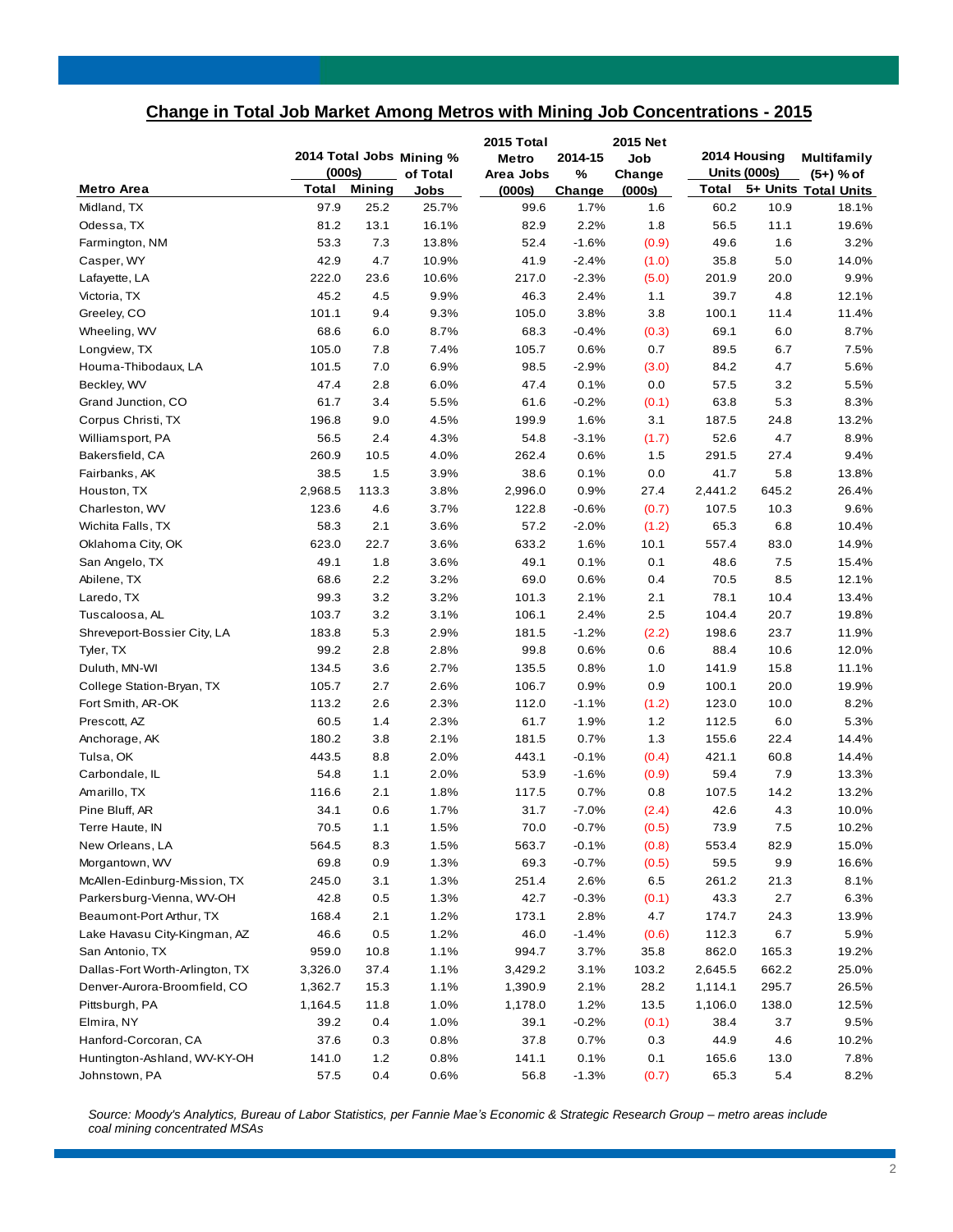# **National Outlook – Pain in Energy Metros, Steady National Economy**

Moody's expects national job market growth to slow moderately in 2016 – to 1.7 percent, down from 2.0 percent for 2015. Even so, as they did last year, low oil prices should provide a net benefit to the national economy. They provide consumers with more disposable income every time they go to the gas pump. And in the business sector, low oil prices reduce operating costs and create a more profitable industrial production process.

Moody's expects oil prices to rise modestly during 2016. However, it says that if prices stayed at the \$35-a-barrel level, the national economy would actually produce 280,000 more jobs this year than if prices rose modestly. Using the general ratio of five new jobs producing demand for one additional apartment rental unit, lingering \$35 per barrel oil prices could possibly increase the demand for new apartments nationally by as many as 56,000.

# **Despite Diversification, Impact on Energy-Dependent Regions Still Negative**

Nevertheless, persistently low oil prices would certainly have a negative impact on several energy-dependent economies around the country. But it is important to recognize that today's energy markets are not the same places they were during the oil bust of the 1980s. Since then, the national economy has diversified in many important ways, and so have these metros.



# **Change in Mining Share of State Payrolls 1982 vs. 2014**

*Source: Bureau of Labor Statistics, per Fannie Mae's Economic & Strategic Research Group*

As the table above shows, all of the states except North Dakota have seen a significant decrease in the portion of their jobs that are in the mining sector – which includes oil exploration and extraction, and the mining of coal and other natural resource, but not office support services and equipment manufacturing.

Taking a closer look at Houston – the nation's energy capital – shows that it too has seen a significant decrease over the past three decades in the importance of oil to its overall economy. For example, in 1982, mining and manufacturing jobs (including non-oil and energy-related jobs in those sectors) accounted for a combined 20 percent of Houston's job market. At the end of 2013, that portion was just 12.5 percent. More importantly, Houston can expect continued diversification over the next decade. And Houston is not alone. Dallas has seen an even more pronounced change in its local economy. In 1982, mining and manufacturing jobs accounted for 21 percent of the jobs in the Dallas metro. By 2013, they had declined by more than half, accounting for just 9.1 percent.

Overall, Texas has managed to slog through the fall in oil prices better than would have been expected. In 2015, total job growth in the state was 1.5 percent, only slightly below the 2.0 percent national rate. Texas still has very solid demographics supporting its housing markets. Its population grew 1.8 percent in 2015 – well above the 1.0 percent national average. According to Moody's, home prices are rising in all of the state's major metro areas.

In Louisiana, by contrast, low oil and natural gas prices have weakened economic conditions. In 2015, while regional construction kept Baton Rouge steady, job markets were weak in Shreveport and Lafayette, though not as weak as in 2014.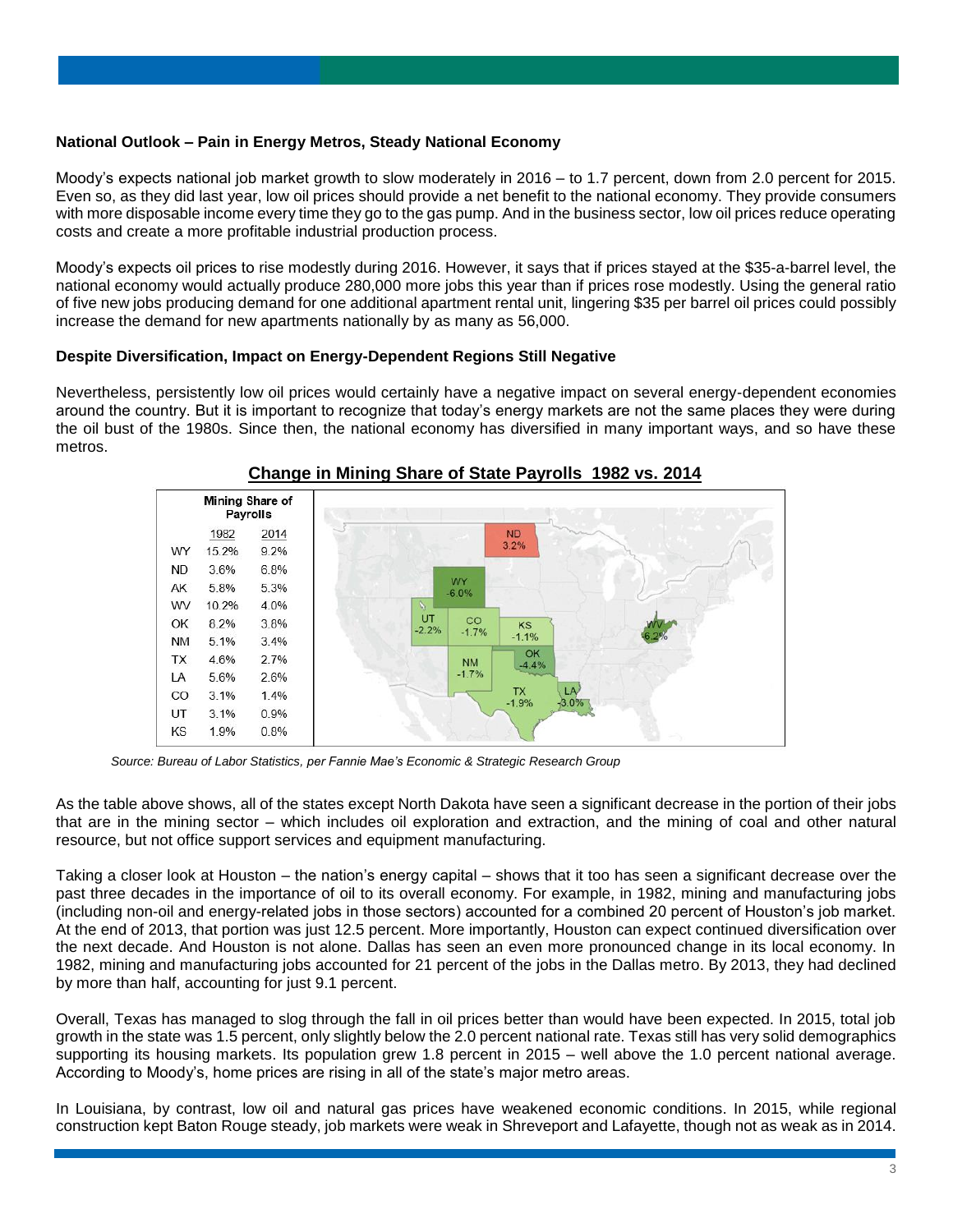Lafayette's economy swung from a 2.5 percent contraction in 2014 to a net gain of 1.0 percent in 2015. Shreveport saw more significant trouble in 2013 when natural gas prices declined precipitously and its economy contracted by 5.8 percent. The area managed to find its way back to positive territory in 2015 when it experienced 2.0 percent economic growth. The economies of both metros – as well as the state's – is expected to continue to lag in 2016.

## **Houston – Softening, Not Collapsing**

Houston is among the metros that will likely be seeing new multifamily housing supply increase significantly in 2016, just as its economy slows noticeably from recent trends. Planning for these new developments occurred when Houston was growing at twice the national average, and before declining oil prices took their toll. As a result, Houston should expect to see softening of its apartment market. This year, it is expected that Houston will have no appreciable rent growth and its vacancy rate could potentially increase by 200 basis points.



*Source: CoStar, CBRE Econometric Advisors, and REIS*

Houston was already poised for a slowdown this year – even before falling oil prices muted prospects for the metro's job market. Now, a surge in new rental supply will be coming online at a time when there is weaker-than-expected market demand. Once these conditions subside, Houston's multifamily market is expected to start growing again – but that should occur further out in the forecast, as noted the chart above.

#### **Oklahoma – Slowing but Not Breaking**

Oklahoma's two largest metropolitan areas – Tulsa and Oklahoma City – both benefitted from the oil boom, but Tulsa felt more pain from 2015's drop in oil prices than Oklahoma City. Job growth plummeted to essentially zero last year in Tulsa from a quite healthy 2.3 percent increase in 2014. In Oklahoma City, by comparison, the slowdown was modest, with job growth falling slightly to 1.6 percent from 1.8 percent in 2014. The apartment markets in both metros are expected to remain fairly stable – with a slight increase in vacancies and positive, though slightly slower rent growth, as noted in the charts below. While the two metros face more modest growth in oil and mining jobs going forward, both are expected to see their education, health and professional and business services jobs grow at above national average rates over the next five years, supporting apartment demand.

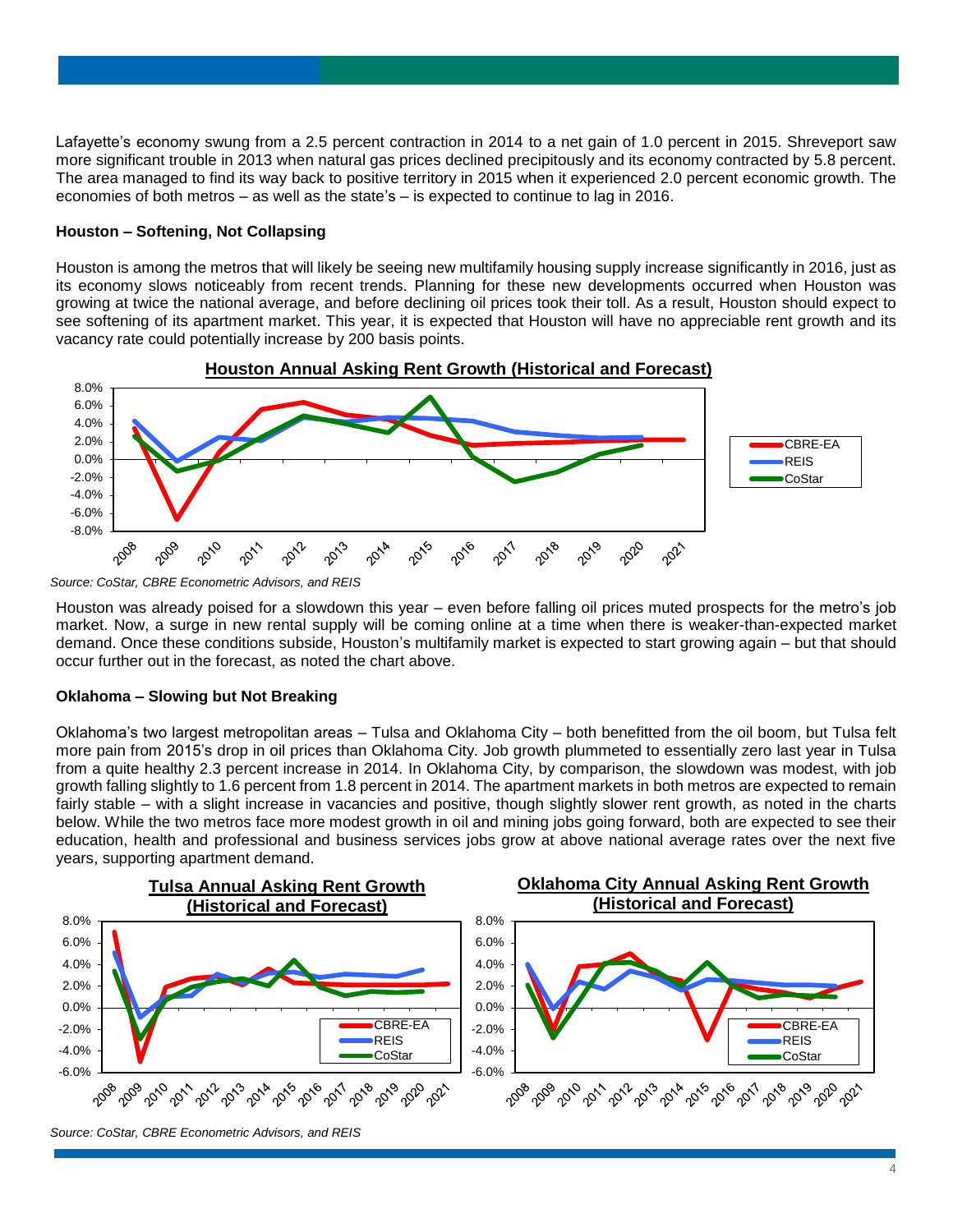#### **Midland-Odessa – The Worst May Be Over**

Midland-Odessa – probably the largest beneficiary of the Texas oil drilling boom – experienced exceptional job growth in 2012 through 2014. New jobs grew at astounding double-digit rates during the period, before the market came back down to earth in 2015. While the metro did not sustain a net loss in jobs, job growth was down significantly – falling from an eyepopping 8.9 percent in 2014 to a still very respectable 1.9 percent in 2015. According to Reis, Inc., this has resulted in a stunning rise in vacancies. From a low of less than 3.0 percent in 2012, the vacancy rate soared to just over 10 percent by the end of 2015. Rents have been volatile, but have not declined dramatically. Reis estimates that rents grew more than 20 percent in both 2011 and 2012. In 2015, they contracted by approximately 5.0 percent.

The good news for Midland-Odessa is that the worst is probably over. A dramatic decline in oil prices brought similarly dramatic change in the local economy, but further deterioration should only be minor. Moody's forecasts that the area could have 0.9 percent job growth in 2016, and 2.0 percent the following year. While these levels may be disappointing, the area's exceptional growth of 2012 through 2014 was unsustainable over the long term. However, even if low oil prices persist for more than three years, Moody's expects the area's job growth rates to exceed the national average, although at a much slower pace than in the earlier period, as noted in the chart below.



# **Midland-Odessa Job Growth (Historical and Forecast) (YoY)**

*Source: Moody's Analytics*

#### **North Dakota Adjusting to Its New Normal**

North Dakota continues to adjust to the new reality of oil prices below \$40 a barrel. In 2016, more than anywhere else in the country, the state is expected to feel the pain of exploration and drilling job losses. As of early March 2016, there were just 32 exploration and production rigs operating in the state – compared to more than 200 as recently as 2012. As of this March, rigs in operation were down 70 percent from a year earlier. The number of jobs in North Dakota contracted by 1.6 percent in 2015.

The largest cities in North Dakota – Bismarck, Fargo, and Grand Forks – all reported positive job growth for 2015. That puts the primary oil metro in the state – Williston – on the receiving end of the largest negative fallout. Axiometrics, Inc. estimates that asking rents in Williston fell by more than 34 percent in 2015, as the occupancy rate plummeted 10 percentage points to 84 percent. Without a significant recovery in oil prices, it is likely that Williston – along with most of North Dakota – will continue to languish for the next several years.

Oil exploration activity is not significant in Fargo, which is the most populous area of the state. But the metro has definitely experienced the impact of falling oil prices. Fargo's apartment market has felt the pain acutely, though it possibly has seen the worst. Reis reports a rapid rise in the metro's apartment vacancy rates – to 9.0 percent at the end of 2015 from a low of 4.6 percent just two years earlier. Expectations are for only an additional one percentage point increase in the vacancy rate over the next two years.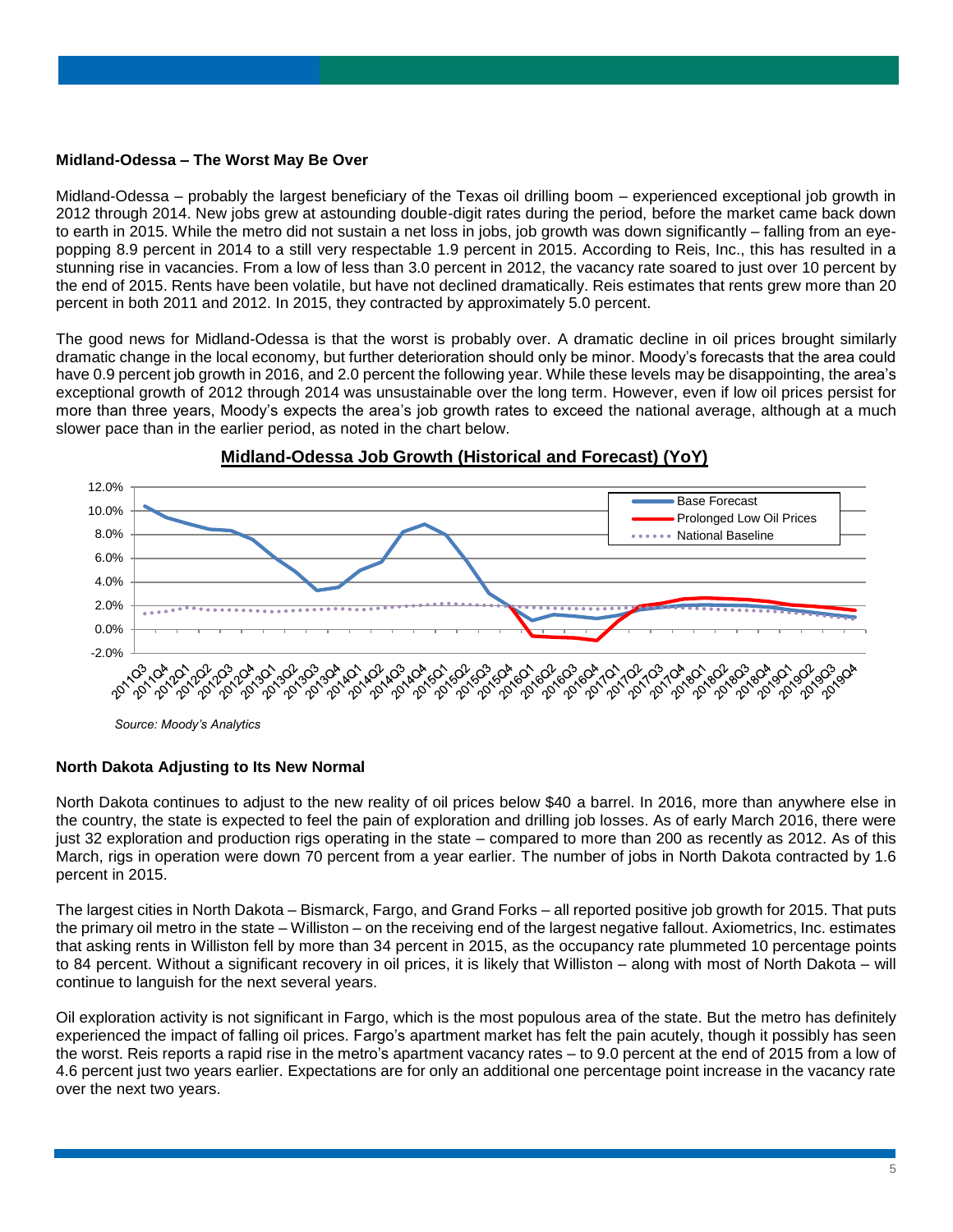#### **Many Metros Benefit from Low Energy Prices**

As most people can appreciate, lower gas prices are a positive. And they're not only positive for individuals, but also for many local economies. Low oil prices will likely provide an economic stimulus to metro areas that rely not on the energy sector, but on such industries as logistics, manufacturing, transportation, and tourism. For example, Orlando and Los Angeles would expect to see significantly stronger job growth through 2019 if oil prices stayed below \$40 a barrel for the next three years. That could give their economies an additional 35,000 and 129,000 jobs, respectively – loosely translating into possible demand for as many as 7,000 additional apartments in Orlando and as many as 25,800 additional apartments in Los Angeles. Most metros across the country whose economies will be stronger as the result of lower energy prices can expect to see increases in job growth and apartment demand.



#### **Softening Conditions Nationally in 2016, Slightly Worse in Energy Metros**

Nationally, the multifamily sector can expect to see some softening of fundamentals in 2016. Rent growth has been exceptionally strong since 2011. It has remained in the 3.0 percent range over the past two years, starting to slow down slightly in 2014. The expectation for 2016 is that rent growth will once again be positive, but that it will ease slightly into the 2.5 to 3.0 percent range. A large amount of new supply should come online in 2016. Importantly, much of the supply will be concentrated in submarkets in about 12 metros. Healthy job growth should spur continued rental household formations, but there is no denying that the added apartment supply will likely produce an increase in vacancy levels, particularly in those submarkets across the country where it is concentrated.

Continued low oil prices are likely to be painful in a few places, but a welcome stimulus in many others. It's true that we did not see a dramatic increase in consumer spending nationwide in 2015 as a result of lower oil prices. But we also didn't see any cataclysmic eruptions in the economies of energy-focused metros. This state of relative equanimity is expected to continue in 2016 for the national economy, local economies, and apartment markets. A rising vacancy rate and softening rate of rent growth is expected for the national apartment market, after consecutive years of extremely tight vacancies and an extended period of unabated rent growth. Energy-focused markets will obviously experience softening as well. Although most have seen the majority of the job losses to be expected during this phase of the oil cycle, weaker-than-expected job creation and housing demand should somewhat exacerbate results in their apartment markets.

The question is, how long will the oil glut last and how will it affect the economy? If oil prices would remain at around \$40 per barrel for the next three years, there would likely be a disproportionate impact on Houston, one of the nation's largest metros. And many of the smaller energy metros would likely endure a prolonged contracted economy. The rest of the nation would probably benefit, making many consumers, and especially commuters, quite happy.